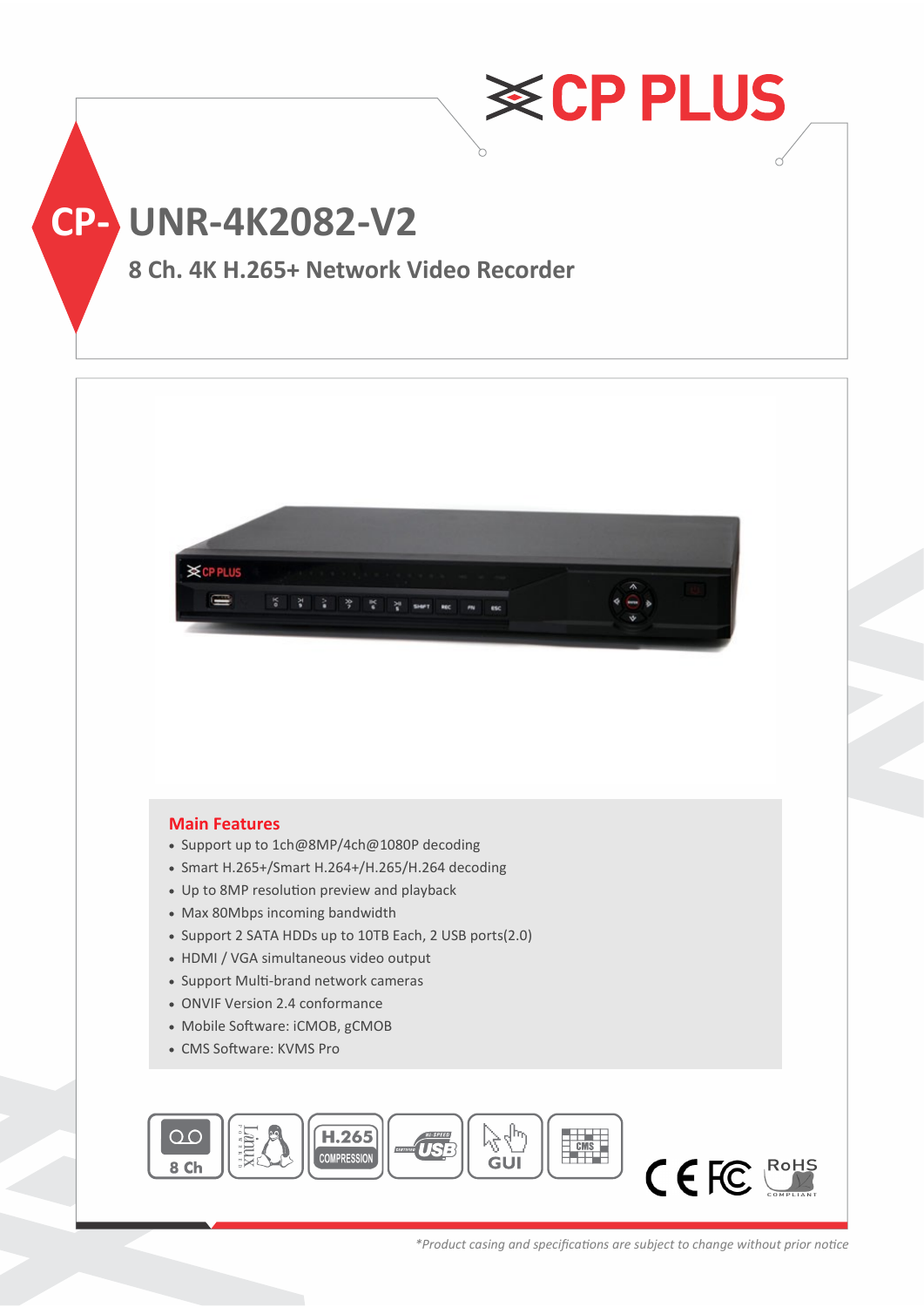**CP- UNR-4K2082-V2**

**8 Ch. 4K H.265+ Network Video Recorder**

## **Feature Specification**

| Processor               | Dual-core embedded processor                                                                                                                                             |
|-------------------------|--------------------------------------------------------------------------------------------------------------------------------------------------------------------------|
| IP Camera Input         | 8 channel                                                                                                                                                                |
| <b>Operating System</b> | <b>Embedded LINUX</b>                                                                                                                                                    |
| Two-way Talk            | 1 channel Input, 1 channel Output, RCA                                                                                                                                   |
| User Interface          | <b>GUI</b>                                                                                                                                                               |
| Video Output            | 1 HDMI, 1 VGA                                                                                                                                                            |
| Compression             | Smart H.265+/H.265/Smart H.264+/H.264                                                                                                                                    |
| Video Resolution        | HDMI: 3840×2160, 1920×1080, 1280×1024, 1280×720<br>VGA: 1920×1080, 1280×1024, 1280×720                                                                                   |
| Video Recording         | Max 80 Mbps, 8MP/6MP/5MP/4MP/3MP/1080P/720P/D1&etc.                                                                                                                      |
| Video Display Split     | 1/4/8/9                                                                                                                                                                  |
| Decoding Capacity       | 1ch@8MP@30fps, 4ch@1080P@30fps                                                                                                                                           |
| <b>OSD</b>              | Camera title, Time, Camera lock, Motion detection, Recording                                                                                                             |
| <b>Motion Detection</b> | MD Zones: 396(22×18).                                                                                                                                                    |
| Video Loss              | Supports                                                                                                                                                                 |
| Camera Blank            | Supports                                                                                                                                                                 |
| Smart Phone             | iPhone, iPad, Android Phone                                                                                                                                              |
| Hard Disk               | 2 SATA III ports, up to 10TB Each.                                                                                                                                       |
|                         | The maximum HDD capacity varies with environment temperature                                                                                                             |
| HDD Mode                | Single                                                                                                                                                                   |
| <b>Bit Rate</b>         | 16Kbps ~ 20Mbps Per Channel                                                                                                                                              |
| <b>Trigger Events</b>   | Recording, PTZ, Tour, Video Push, Snapshot, and Screen Tips                                                                                                              |
| <b>Recording Mode</b>   | Manual, Schedule (Continuous, MD (Motion Detection), Alarm, IVS)                                                                                                         |
| Search Mode             | Time/Date, MD & Exact search (accurate to second)                                                                                                                        |
| Sync Playback           | 1/4                                                                                                                                                                      |
| Playback                | Play, Pause, Stop, Rewind, Fast play, Slow play, Next file, Previous file, Next camera, Previous<br>camera, Full screen, Repeat, Shuffle, Backup selection, Digital zoom |
| Backup Mode             | USB Device / Network                                                                                                                                                     |
| <b>Interface Ports</b>  | 2 USB Ports(1 Rear USB2.0, 1 Front USB2.0)                                                                                                                               |
| Record Interval         | 1~120 min (default: 60 min), Pre-record: 1~30 sec, Post-record: 10~300 sec                                                                                               |
| Max User Access         | 128 users                                                                                                                                                                |



**≋CPPLUS**